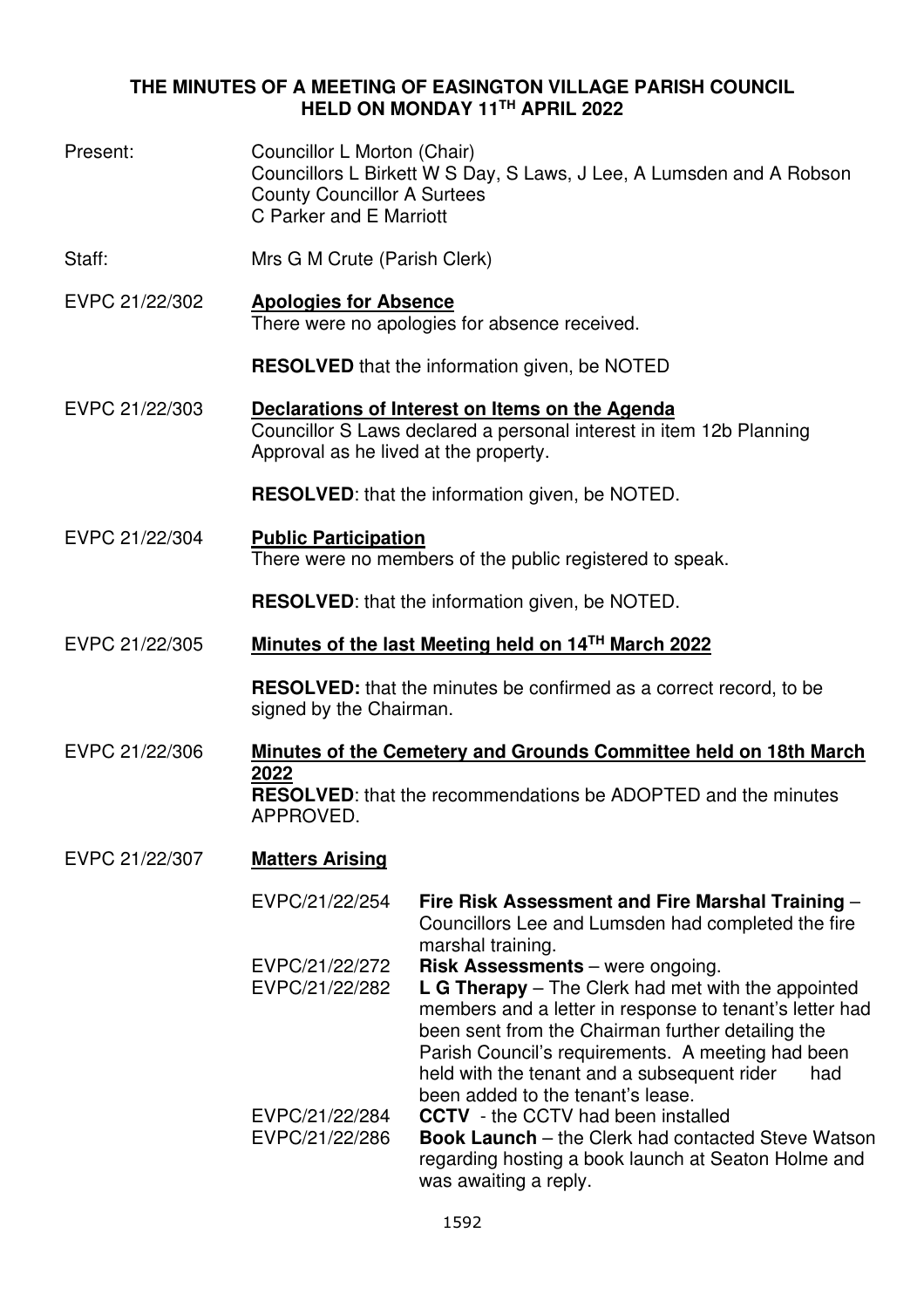- EVPC/21/22/288 **Letter of Complaint** The Cemetery and Grounds Sub-committee had visited the memorial Garden and works had been started by the Groundstaff. The Clerk had communicated with the complainant regarding the action taken.
- EVPC/21/22/298 **Sea View House** The Cemetery and Grounds Sub- Committee had visited the site. The Clerk was trying to obtain ownership details for the property and once this had been identified she would write regarding the fencing and effect on the grass cutting.

**RESOLVED**: that the information given, be NOTED.

#### EVPC 21/22/308 **Police Matters**  Members gave consideration to the report of the Police, which had been previously circulated.

**RESOLVED** that the information given, be NOTED;

# EVPC 21/22/309 **Report of the County Councillor**

County Councillor Surtees was in attendance and reported on the following:-

- Family Easter activities
- CCTV request for the Green Seat. Working with Police and Wardens
- Rosemary Lane Nursery School had achieved outstanding Ofsted award for 7<sup>th</sup> year in a row
- Council Tax increase of 3%. Properties in Band A-D would be getting a £150 rebate towards heating costs. Those who pay by DD would get the rebate straight to their bank account. Other people would need to complete a form.
- Easington Colliery Brass Band have opened the Pay Note Café which is a community café ran by volunteers and is proving successful with residents and visitors

Members raised the following issues with County Councillor Surtees:-

An update was requested on progress to remove the telegraph pole along Whitehouse Court. Councillor Surtees advised that this was ongoing and she was pursuing different avenues regarding the removal.

A Member remarked on the block paving on the public footpath adjoining Devace/Innace House. This was an issue that had been raised previously and the Member asked for an update. Councillor Surtees advised she would check to see what the outcome had been and report back.

A member advised that the Village Club site development appeared to have extended into the next field or potentially could be work carried out on Snowdons field separately. This had included the removal of hedges, large mounds of soil and dolomite. Councillor Surtees would make enquiries and report back.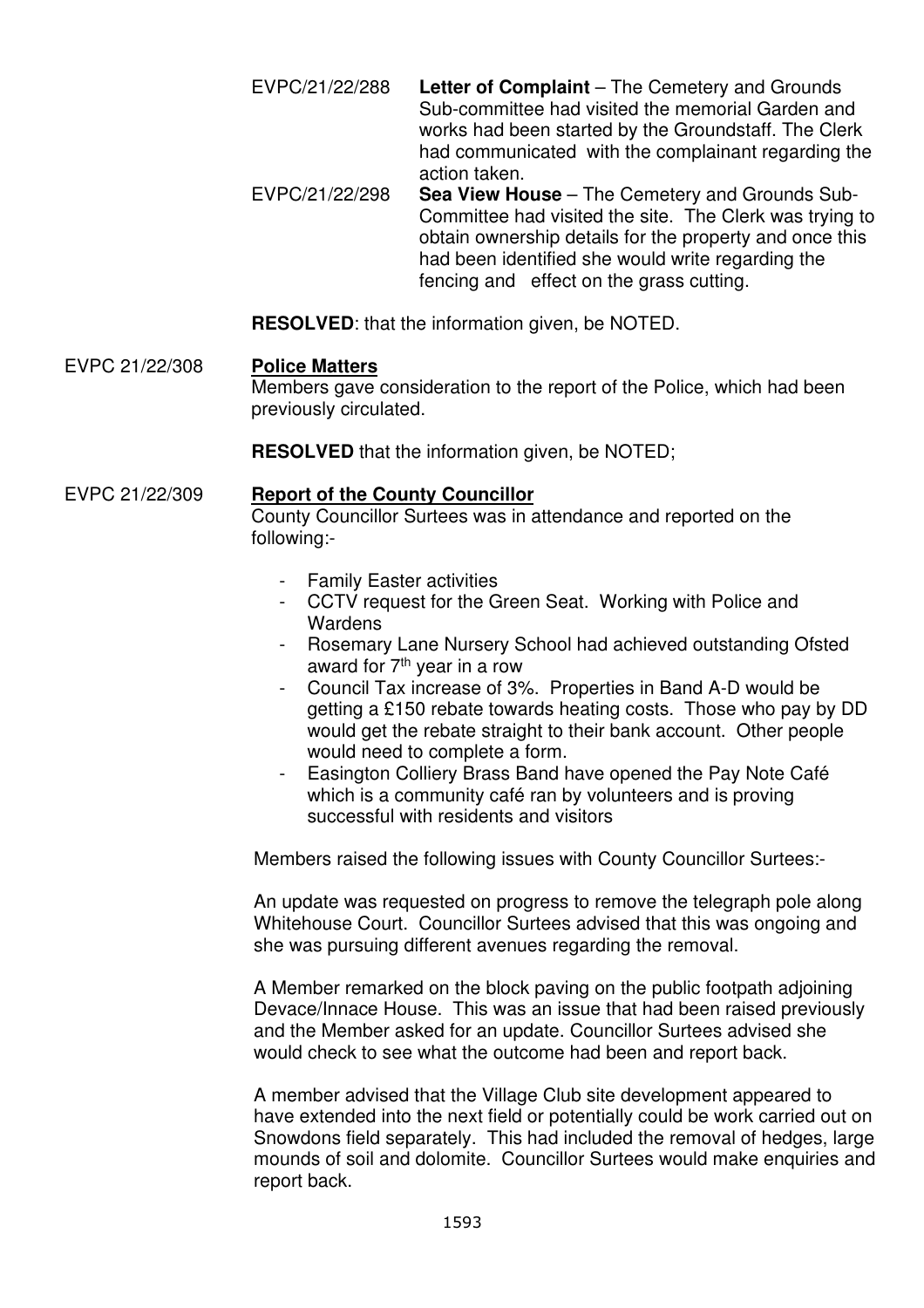**RESOLVED** that the information given, be NOTED.

The Chairman thanked County Councillor Surtees for her attendance and she then left the meeting.

#### EVPC 21/22/310 **Legionnaire's Risk Assessment** The Clerk advised Members that the Risk Assessment had been completed and a monitoring service was being provided by an external professional. Staff training is a requirement and would be arranged as soon as possible. The Clerk asked if any members would be interested in attending. Councillor Lumsden advised she would be interested in attending the training.

It was **RESOLVED** that the Clerk arrange the training as soon as practicable.

# EVPC 21/22/311 **Advertisement in Durham Miners Gala 2022**

Members gave consideration to placing an advertisement in the 2022 Durham Miners Gala Brochure. **RESOLVED:** that an advertisement be placed at a cost of £95 to be

GRANTED under Section 142 of the Local Government Act, 1972.

# EVPC 21/22/312 **Review of Exclusive Bar Rights**

The Clerk reported that prior to the coronavirus pandemic the agreement with Mr M Bloomfield had worked successfully and recommended that the current charges remain in place for the Bar Rights. **RESOLVED:** that Mr M Bloomfield be granted exclusive bar rights until 31<sup>st</sup> March 2023.

- EVPC 21/22/313 **CCTV Policy** Members gave consideration to the CCTV Policy which had been previously circulated. **RESOLVED:** that the CCTV Policy be ADOPTED.
- EVPC 22/22/314 **Report of the Cemetery Superintendent** Members gave consideration to the Cemetery Superintendent's report which had been previously circulated.

**RESOLVED** that the information given, be NOTED.

# EVPC 22/22/315 **Cemetery Rules of Management** The Clerk reported to members about the use of caskets in place of coffins and in particular the size of them in comparison to coffins. She felt that a review should be undertaken into the rules of management and suggested that this be delegated to the Cemetery and Grounds Sub-Committee. Also the new section of the cemetery would soon be used and a request had been received from a local funeral director for consideration of double depth graves.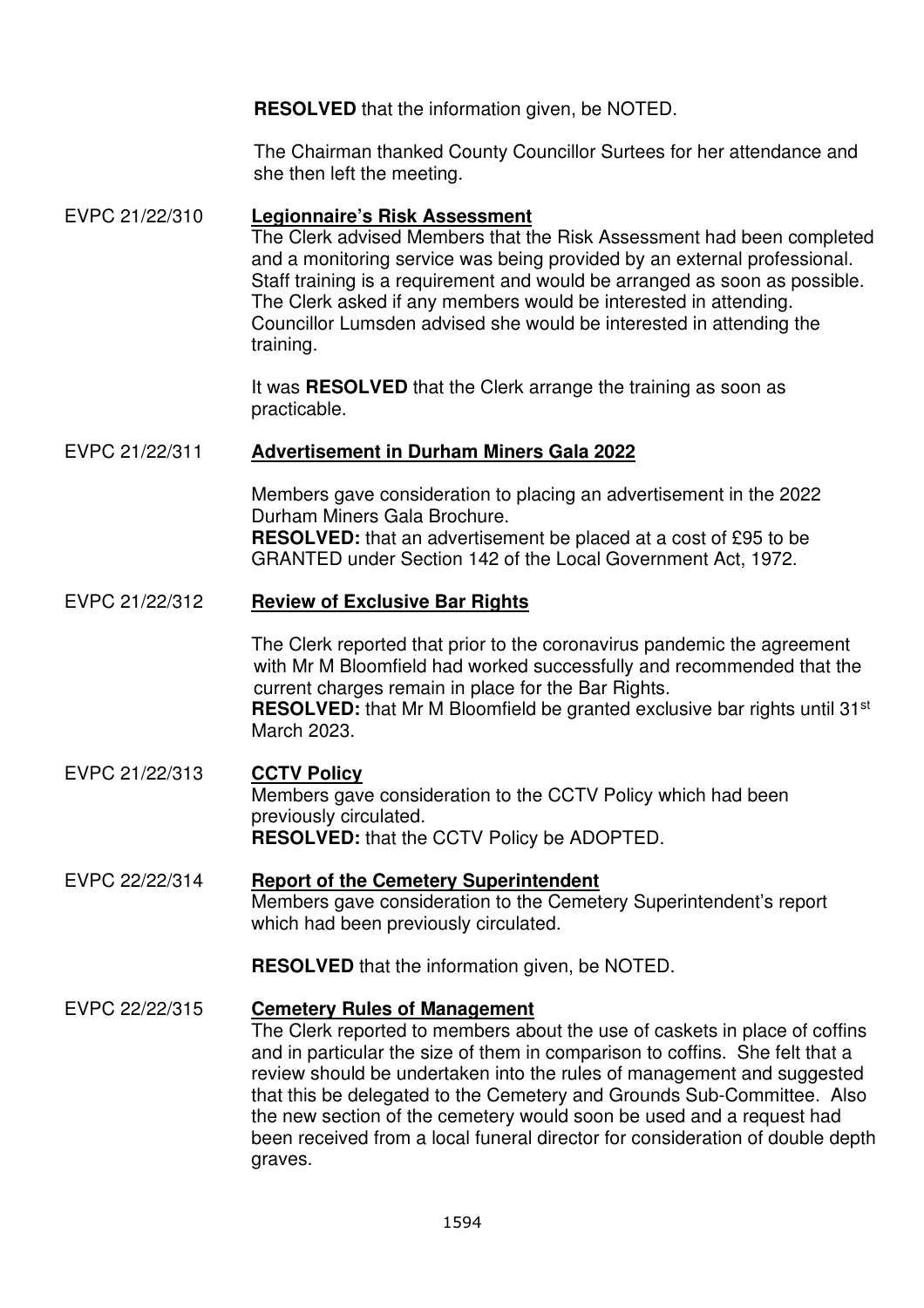**RESOLVED:** that these issues be discussed at the next meeting of the Cemetery and Grounds Sub-Committee and the local funeral director be invited to attend, along with all the Parish Council's groundstaff.

- EVPC 21/22/316 **Parish Council Financial Status Bank Balances as at 31.03.2022** The Clerk reported that the bank balances as at 31.3.22 were £1122.50 in the Current Account and £102,365.86 in the Savings Account totalling £103,488.36 **RESOLVED:** that the information given, be NOTED
- EVPC 21/22/317 **Income and Expenditure Report to 31.3.22**  The Clerk updated Members on the Council's income and expenditure.

**RESOLVED** that the information given, be NOTED.

# EVPC 21/22/318 **Bank Transfers**

The Clerk informed Members that the Transfers for March were £10,227.58 from the Savings Account and £2,059.87 from the Current Account. **RESOLVED:** to ENDORSE the Transfers.

# EVPC 21/22/319 **Invoices for Endorsement for Payment RESOLVED:**

i) to ENDORSE the following invoices for payment, together with payments of donations/petty cash/payroll as previously agreed;

# **MARCH 2022**

| <b>DATE</b> | <b>PAYEE</b>                  | <b>DESCRIPTION</b>                   | <b>AMOUNT</b> | <b>CHEQUE</b> |
|-------------|-------------------------------|--------------------------------------|---------------|---------------|
|             |                               |                                      |               | NO/DD/        |
|             |                               |                                      |               | <b>BACS</b>   |
| 16.3.22     | Payroll                       | 3rd Party Payments Month 12          | £2876.23      | <b>BACS</b>   |
| 31.3.22     | Payroll                       | Month <sub>12</sub><br>Net Payments  | £7358.30      | <b>BACS</b>   |
| 11.3.22     | Greenham                      | <b>Cleaning Products/Litter Pick</b> | £75.88        | <b>BACS</b>   |
| 17.3.22     | <b>DCC</b>                    | Playground Inspections               | £449.20       | <b>BACS</b>   |
| 17.3.22     | Gorilla Workwear              | Workwear                             | £422.71       | <b>BACS</b>   |
| 15.3.22     | <b>Hutton Fire Protection</b> | Fire Warden Training                 | £434          | <b>BACS</b>   |
| 7.2.22      | <b>Hutton Fire Protection</b> | Annual Fire Extinguisher Serv        | £130.80       | <b>BACS</b>   |
| 7.2.22      | <b>Hutton Fire Protection</b> | Cem Ann Fire Extinquisher            | £12.00        | <b>BACS</b>   |
| 26.3.22     | TJ's Heating & HI             | New Lighting Parish Office/libr      | £920.00       | <b>BACS</b>   |
| 24.3.22     | TJ's Heating & HI             | Install LED Light Library            | £125.00       | <b>BACS</b>   |
| 28.3.22     | <b>Steadfast Security Ltd</b> | Installation of CCTV                 | £2802.00      | <b>BACS</b>   |
| 31.3.22     | Geo Robinson                  | DIY Goods SH & Cem                   | £121.63       | <b>BACS</b>   |
| 31.3.22     | <b>Twitty Locksmiths</b>      | Allotment Lock Repair                | £50.00        | <b>BACS</b>   |
| 31.3.22     | Durham C C                    | <b>Tyres</b>                         | £168.72       | <b>BACS</b>   |
| 1.4.22      | Cathedral Leasing             | <b>Hygiene Services</b>              | £187.20       | <b>BACS</b>   |
| 1.4.22      | Durham CC                     | <b>Bus Rates Cemetery</b>            | £1222.55      | <b>BACS</b>   |
| 1.4.22      | Durham CC                     | <b>Bus Rates Office</b>              | £873.25       | <b>BACS</b>   |
| 1.4.22      | TJ'S                          | Radiator Repair Burn Rm              | £240.         | <b>BACS</b>   |
| 31.3.22     | <b>IOS</b>                    | <b>CCTV Signage/Stationery</b>       | £53.72        | <b>BACS</b>   |
| 16.3.22     | Seimans                       | Photocopier Rent                     | £114.02       | DD            |
| 31.3.22     | <b>Document Solutions</b>     | Cost per Copy                        | £11.46        | DD            |
| 16.2.22     | EE                            | Mobiles 16 feb-15 mar 22             | £62.80        | <b>DD</b>     |
| 17.3.22     | Wave                          | <b>Water Cemetery</b>                | £40.91        | <b>DD</b>     |
| 17.3.22     | <b>Barclays Bank</b>          | <b>BACS Charges</b>                  | £6.00         | <b>DD</b>     |
| 31.3.22     | <b>Octopus Energy</b>         | <b>Cemetery Electric</b>             | £32.31        | DD            |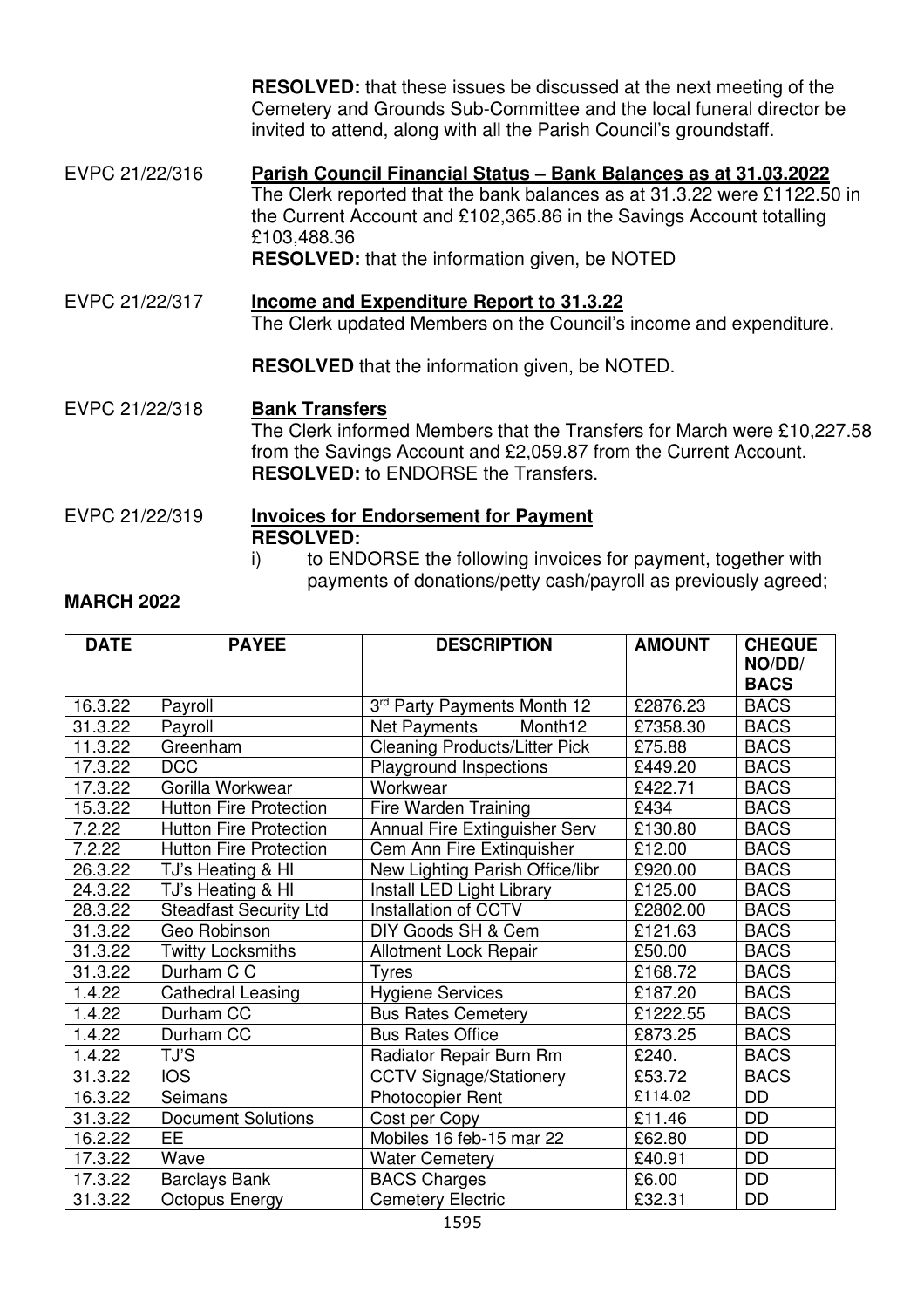| 31.3.22 | <b>ITC</b>                   | Cloud Back Up          | £8.40     | <b>DD</b> |
|---------|------------------------------|------------------------|-----------|-----------|
| 31.3.22 | <b>ITC</b>                   | <b>Cloud Mailbox</b>   | £26.16    | <b>DD</b> |
| 28.2.22 | <b>Chaser Communications</b> | <b>Telephone Usage</b> | £106.33   | <b>DD</b> |
| 31.1.22 | <b>Chaser Communications</b> | Telephone Usage        | £108.89   | <b>DD</b> |
| 31.3.22 | <b>EON</b>                   | Gas SH                 | £1503,01  | <b>DD</b> |
|         |                              | <b>TOTAL</b>           | £20544.47 |           |
|         |                              |                        |           |           |

EVPC 21/22/320 **Income Received** 

| <b>Customer Number</b> | <b>Description</b> | <b>Amount</b> |
|------------------------|--------------------|---------------|
| 12                     | Room Hire          | £28.75        |
| 10                     | Room Hire          | £28.75        |
| 9                      | Room Hire          | £75.00        |
|                        | Total              | £122.50       |

**RESOLVED:** that information given, be NOTED.

EVPC 21/22/321 **Report of the Internal Auditor**

Members gave consideration to the annual Internal Audit Report for the year 2021/22; a copy of which had been previously circulated. **RESOLVED** that the Annual Internal Audit Report for 2021/22 be APPROVED.

#### EVPC 21/22/322 **Transfers to Reserves**

The Clerk advised that £31,200 funding income for the play area had been received this financial year which had been for a scheme that had been financed out of last year's budget. She requested that Members consider allocating funds to the earmarked reserves and that any outstanding balances not accounted for be transferred into general reserves. **RESOLVED:** that the £10,000 be transferred into Seaton Holme repairs, £5,000 be transferred into Plant and the remainder go into General Reserves.

EVPC 21/22/323 **Unpaid Sales Invoices** The Clerk advised on the unpaid sales invoice and on the action that had been taken. **RESOLVED**: that the actions of the Clerk be ENDORSED.

EVPC 21/22/324 **Planning Applications**  DM/22/00794/TCA – Proposed Crown Reduction (2m), Lateral Reduction (1m) and Uplift (3m) of No Sycamore (Ta) at 1A Thorpe Road, Easington Village for Mr H Gustard DM/22/00800/FPA – Proposed Installation of a 1.34MW roof mounted Solar PV system at BHK (UK) Davy Drive, North West Industrial Estate, Peterlee for Mr S Reynolds

**RESOLVED**: that the information given, be NOTED.

EVPC 21/22/325 **Planning Approvals**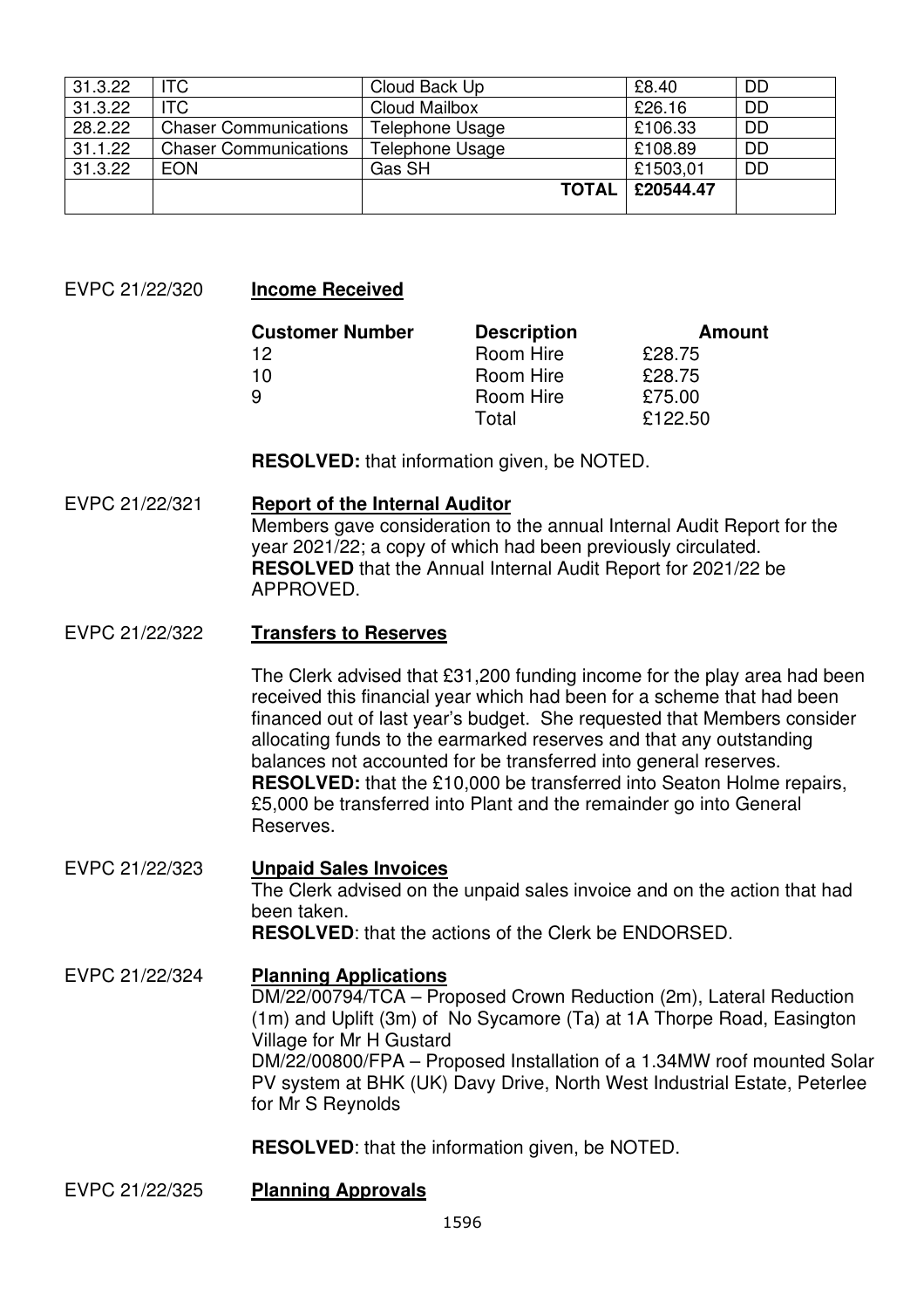DM/22/00453/TCA – Proposed Fell of Various Trees at Kirkbrae, Clappersgate, Easington Village for Mrs Laws DM/22/00216/FPA – Proposed Single Story Rear Extension at St Marys Cottage, Clappersgate, Easington Village for Mr Chris M

**RESOLVED:** that the information given, be NOTED.

EVPC 21/22/326 **Planning Refusal**  There were no planning refusals

**RESOLVED:** that the information given, be NOTED.

EVPC 21/22/327 **Planning Applications (Withdrawn)**  There were no planning applications withdrawn

**RESOLVED:** that the information given, be NOTED

- EVPC 21/22/328 **Planning Appeals**  There were no planning appeals.
	- **RESOLVED:** that the information given, be NOTED.
- EVPC 21/22/329 **Double Taxation**  Members gave consideration to correspondence received from County Durham Association of Parish and Town Councils. **RESOLVED:** that the information given, be NOTED.

# EVPC 21/22/330 **Community Emergency Plans**

Members gave consideration to correspondence received from County Durham Association of Parish and Town Councils regarding an event to be held in Spennymoor Town Hall on Tuesday  $17<sup>th</sup>$  May at 6.00 pm. Interested Members were to contact the Parish Clerk.

**RESOLVED:** that Clerk await interested Councillors to contact her before booking the places.

# EVPC 21/22/331 **Damage to Village Green (Clappersgate)**

Members gave consideration to correspondence received from a resident regarding vehicles parking on the Village Green close to Clappersgate and their request for consideration that the area be enclosed with race-course fencing.

Members felt that the parking problem had increased since the temporary fencing had been installed on unregistered land close to Sea View House. Whilst acknowledging that parking should not happen on the Village Green it was felt that at the present time that the area should not be fenced off. Members felt that signage should be installed to advise that parking on the Village Green is prohibited.

# **RESOLVED:** that

- i) the Clerk write to the resident advising of the Parish Council's decision;
- ii) the Clerk seek legal advice regarding the unregistered land that had been maintained by the Parish Council for over 20 years;